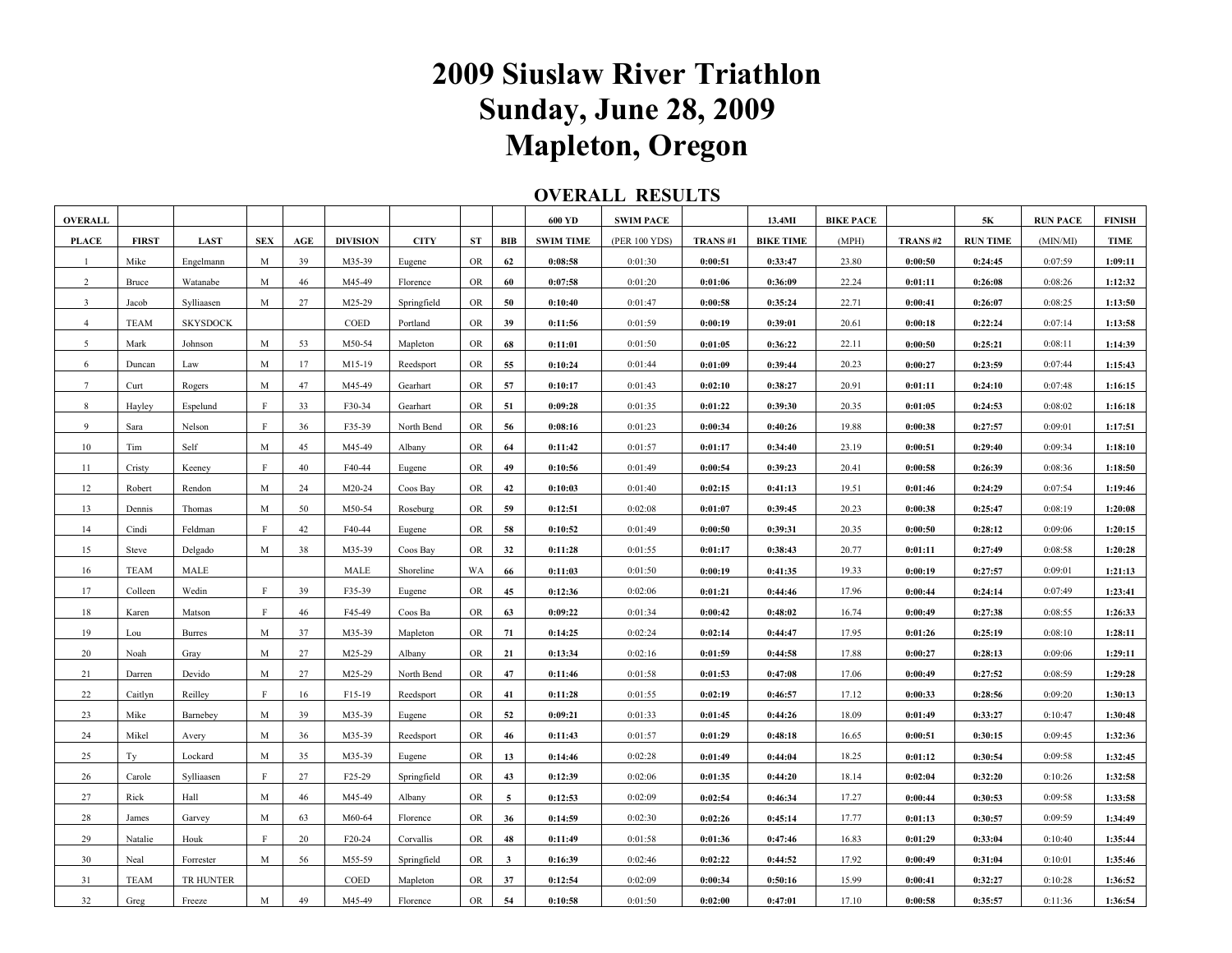| 33 | Saul        | Bosley        | M            | 35 | M35-39        | Florence      | <b>OR</b>  | 1                | 0:14:57 | 0:02:29 | 0:01:18 | 0:50:29 | 15.93 | 0:01:09 | 0:29:26 | 0:09:30 | 1:37:19 |
|----|-------------|---------------|--------------|----|---------------|---------------|------------|------------------|---------|---------|---------|---------|-------|---------|---------|---------|---------|
| 34 | Sonny       | Chickering    | M            | 45 | M45-49        | Springfield   | <b>OR</b>  | 53               | 0:13:53 | 0:02:19 | 0:03:31 | 0:44:24 | 18.11 | 0:03:16 | 0:33:14 | 0:10:43 | 1:38:18 |
| 35 | Trevor      | Hoppe         | M            | 41 | M40-44        | North Bend    | <b>OR</b>  | 38               | 0:12:54 | 0:02:09 | 0:02:29 | 0:53:01 | 15.17 | 0:00:37 | 0:29:57 | 0:09:40 | 1:38:58 |
| 36 | Sarah       | Gage-Hunt     | F            | 50 | F50-54        | Florence      | <b>OR</b>  | 35               | 0:14:13 | 0:02:22 | 0:01:14 | 0:48:05 | 16.72 | 0:01:32 | 0:34:20 | 0:11:05 | 1:39:24 |
| 37 | <b>TEAM</b> | KAT           |              |    | <b>FEMALE</b> | North Bend    | <b>OR</b>  | 22               | 0:12:12 | 0:02:02 | 0:00:32 | 0:54:42 | 14.70 | 0:00:34 | 0:31:33 | 0:10:11 | 1:39:33 |
| 38 | <b>TEAM</b> | YOUTH         |              |    | YOUTH         | Mapleton      | <b>OR</b>  | 26               | 0:12:56 | 0:02:09 | 0:00:27 | 0:56:35 | 14.21 | 0:00:20 | 0:29:22 | 0:09:28 | 1:39:40 |
| 39 | Jacquie     | Biloff        | $\mathbf{F}$ | 58 | F55-59        | Pierre        | ${\rm SD}$ | 14               | 0:15:46 | 0:02:38 | 0:00:35 | 0:48:09 | 16.70 | 0:00:41 | 0:35:29 | 0:11:27 | 1:40:40 |
| 40 | Debbie      | Olson         | F            | 37 | F35-39        | Florence      | <b>OR</b>  | 30               | 0:13:07 | 0:02:11 | 0:02:26 | 0:49:25 | 16.27 | 0:01:49 | 0:34:21 | 0:11:05 | 1:41:08 |
| 41 | Michelle    | Santana       | $\mathbf{F}$ | 25 | F25-29        | Roseville     | CA         | 12               | 0:14:14 | 0:02:22 | 0:00:52 | 0:50:51 | 15.81 | 0:00:38 | 0:36:31 | 0:11:47 | 1:43:06 |
| 42 | Katie       | Peters        | $\mathbf{F}$ | 44 | F40-44        | San Mateo     | CA         | 10               | 0:15:47 | 0:02:38 | 0:01:53 | 0:47:01 | 17.10 | 0:02:37 | 0:36:30 | 0:11:46 | 1:43:48 |
| 43 | <b>TEAM</b> | COED          |              |    | COED          | Mapleton      | <b>OR</b>  | 72               | 0:19:53 | 0:03:19 | 0:00:59 | 0:53:29 | 15.03 | 0:00:21 | 0:30:37 | 0:09:53 | 1:45:19 |
| 44 | Tami        | Jenkins       | $\,$ F       | 50 | F50-54        | Wasilla       | AK         | 20               | 0:18:28 | 0:03:05 | 0:00:32 | 0:48:54 | 16.44 | 0:00:54 | 0:36:48 | 0:11:52 | 1:45:36 |
| 45 | Aaron       | Longo         | M            | 24 | M20-24        | Florence      | <b>OR</b>  | 34               | 0:15:41 | 0:02:37 | 0:02:15 | 0:46:16 | 17.38 | 0:01:42 | 0:40:29 | 0:13:04 | 1:46:23 |
| 46 | <b>TEAM</b> | LOCAL         |              |    | COED          | Mapleton      | <b>OR</b>  | 70               | 0:15:10 | 0:02:32 | 0:00:35 | 1:00:43 | 13.24 | 0:00:29 | 0:31:15 | 0:10:05 | 1:48:12 |
| 47 | Yvette      | Grabow        | $\mathbf{F}$ | 48 | F45-49        | North Bend    | <b>OR</b>  | $\overline{4}$   | 0:16:52 | 0:02:49 | 0:02:02 | 0:47:18 | 17.00 | 0:01:00 | 0:41:27 | 0:13:22 | 1:48:39 |
| 48 | Stephen     | Miller        | M            | 52 | M50-54        | Eugene        | <b>OR</b>  | 29               | 0:14:27 | 0:02:24 | 0:02:10 | 0:50:21 | 15.97 | 0:02:00 | 0:39:54 | 0:12:52 | 1:48:52 |
| 49 | Connie      | Olson         | F            | 61 | F60-64        | Junction City | <b>OR</b>  | 11               | 0:16:24 | 0:02:44 | 0:02:05 | 0:50:33 | 15.91 | 0:01:53 | 0:38:10 | 0:12:19 | 1:49:05 |
| 50 | Ann         | Olson         | F            | 35 | F35-39        | Springfield   | OR         | 23               | 0:13:30 | 0:02:15 | 0:02:18 | 0:57:13 | 14.05 | 0:00:52 | 0:35:38 | 0:11:30 | 1:49:31 |
| 51 | Mike        | Olson         | M            | 63 | M60-64        | Junction City | <b>OR</b>  | 25               | 0:16:45 | 0:02:47 | 0:00:54 | 0:54:35 | 14.73 | 0:01:00 | 0:36:44 | 0:11:51 | 1:49:58 |
| 52 | MJ          | Church        | F            | 52 | F50-54        | Florence      | <b>OR</b>  | $\overline{2}$   | 0:19:10 | 0:03:12 | 0:03:18 | 0:51:36 | 15.58 | 0:01:41 | 0:34:40 | 0:11:11 | 1:50:25 |
| 53 | Roberta     | Hopkins       | F            | 59 | F55-59        | Mapleton      | OR         | 33               | 0:16:03 | 0:02:40 | 0:01:27 | 0:51:54 | 15.49 | 0:01:41 | 0:39:44 | 0:12:49 | 1:50:49 |
| 54 | Kim         | McKinnis      | F            | 51 | F50-54        | Mapleton      | <b>OR</b>  | 8                | 0:19:41 | 0:03:17 | 0:00:44 | 0:51:08 | 15.72 | 0:00:47 | 0:38:50 | 0:12:32 | 1:51:10 |
| 55 | TEAM        | PEACE         |              |    | COED          | Mapleton      | <b>OR</b>  | 69               | 0:23:07 | 0:03:51 | 0:00:25 | 0:47:10 | 17.05 | 0:00:20 | 0:43:33 | 0:14:03 | 1:54:35 |
| 56 | Melanie     | Hyers         | $\mathbf F$  | 40 | F40-44        | Eugene        | <b>OR</b>  | 6                | 0:16:37 | 0:02:46 | 0:01:53 | 0:56:05 | 14.34 | 0:01:44 | 0:45:53 | 0:14:48 | 2:02:12 |
| 57 | Joy         | <b>Suppes</b> | F            | 41 | F40-44        | Coos Bay      | <b>OR</b>  | 19               | 0:24:10 | 0:04:02 | 0:01:17 | 0:55:54 | 14.38 | 0:01:29 | 0:42:20 | 0:13:39 | 2:05:10 |
| 58 | Karen       | Jensen        | F            | 63 | F60-64        | Junction City | <b>OR</b>  | 28               | 0:16:08 | 0:02:41 | 0:05:13 | 0:52:18 | 15.37 | 0:03:05 | 0:48:54 | 0:15:46 | 2:05:38 |
| 59 | Sheiz       | Spencer       | $\mathbf{F}$ | 25 | F25-29        | North Bend    | <b>OR</b>  | $7\phantom{.0}$  | 0:17:12 | 0:02:52 | 0:02:10 | 0:59:28 | 13.52 | 0:01:01 | 0:48:59 | 0:15:48 | 2:08:50 |
| 60 | Elizabeth   | Weybright     | F            | 35 | F35-39        | North Bend    | OR         | 17               | 0:17:19 | 0:02:53 | 0:02:44 | 1:03:04 | 12.75 | 0:01:48 | 0:44:50 | 0:14:28 | 2:09:45 |
| 61 | Meredith    | Nichols       | F            | 31 | F30-34        | Florence      | OR         | 40               | 0:17:09 | 0:02:51 | 0:01:45 | 1:04:03 | 12.55 | 0:01:08 | 0:47:31 | 0:15:20 | 2:11:36 |
| 62 | Susan       | Olson         | F            | 39 | F35-39        | Florence      | <b>OR</b>  | 31               | 0:13:19 | 0:02:13 | 0:03:21 | 1:01:57 | 12.98 | 0:02:20 | 0:50:53 | 0:16:25 | 2:11:50 |
| 63 | Lucille     | Salmony       | $\,$ F       | 48 | F45-49        | Veneta        | <b>OR</b>  | 15               | 0:24:46 | 0:04:08 | 0:00:33 | 1:07:44 | 11.87 | 0:02:18 | 0:38:26 | 0:12:24 | 2:13:47 |
| 64 | Katrina     | Hugenot       | F            | 33 | F30-34        | Mapleton      | OR         | 67               | 0:28:42 | 0:04:47 | 0:03:00 | 1:17:43 | 10.35 | 0:03:22 | 0:57:13 | 0:18:27 | 2:50:00 |
| 65 | Connie      | Canavan       | F            | 39 | F35-39        | Florence      | <b>OR</b>  | 18               | 0:26:33 | 0:04:25 | 0:02:44 | 1:16:59 | 10.44 | 0:02:13 | 1:03:06 | 0:20:21 | 2:51:35 |
| 66 | Peg         | Peters        | F            | 75 | F65&O         | Florence      | <b>OR</b>  | $\boldsymbol{9}$ | 0:40:30 | 0:06:45 | 0:04:00 | 1:08:48 | 11.69 | 0:05:13 | 1:03:42 | 0:20:33 | 3:02:13 |

## **INDIVIDUAL AGE GROUP RESULTS**

|       |              |             |            |     |                     |             |           |     | 600 YD           | SWIM PACE         |         | 13.4MI           | <b>BIKE PACE</b> |         | 5Κ              | <b>RUN PACE</b> | <b>FINISH</b> |
|-------|--------------|-------------|------------|-----|---------------------|-------------|-----------|-----|------------------|-------------------|---------|------------------|------------------|---------|-----------------|-----------------|---------------|
| PLACE | <b>FIRST</b> | <b>LAST</b> | <b>SEX</b> | AGE | <b>DIVISION</b>     | <b>CITY</b> | <b>ST</b> | BIB | <b>SWIM TIME</b> | (PER 100)<br>YDS) | TRANS#1 | <b>BIKE TIME</b> | (MPH)            | TRANS#2 | <b>RUN TIME</b> | (MIN/MI)        | TIME          |
|       |              |             |            |     |                     |             |           |     |                  |                   |         |                  |                  |         |                 |                 |               |
|       | Caitlyn      | Reilley     |            | 16  | F15-19              | Reedsport   | OR        |     | 0:11:28          | 0:01:55           | 0:02:19 | 0:46:57          | 17.12            | 0:00:33 | 0:28:56         | 0:09:20         | 1:30:13       |
|       |              |             |            |     |                     |             |           |     |                  |                   |         |                  |                  |         |                 |                 |               |
|       | Natalie      | Houk        |            | 20  | F20-24              | Corvallis   | OR        | 48  | 0:11:49          | 0:01:58           | 0:01:36 | 0:47:46          | 16.83            | 0:01:29 | 0:33:04         | 0:10:40         | 1:35:44       |
|       |              |             |            |     |                     |             |           |     |                  |                   |         |                  |                  |         |                 |                 |               |
|       | Carole       | Sylliaasen  |            | 27  | F <sub>25</sub> -29 | Springfield | OR        | 43  | 0:12:39          | 0:02:06           | 0:01:35 | 0:44:20          | 18.14            | 0:02:04 | 0:32:20         | 0:10:26         | 1:32:58       |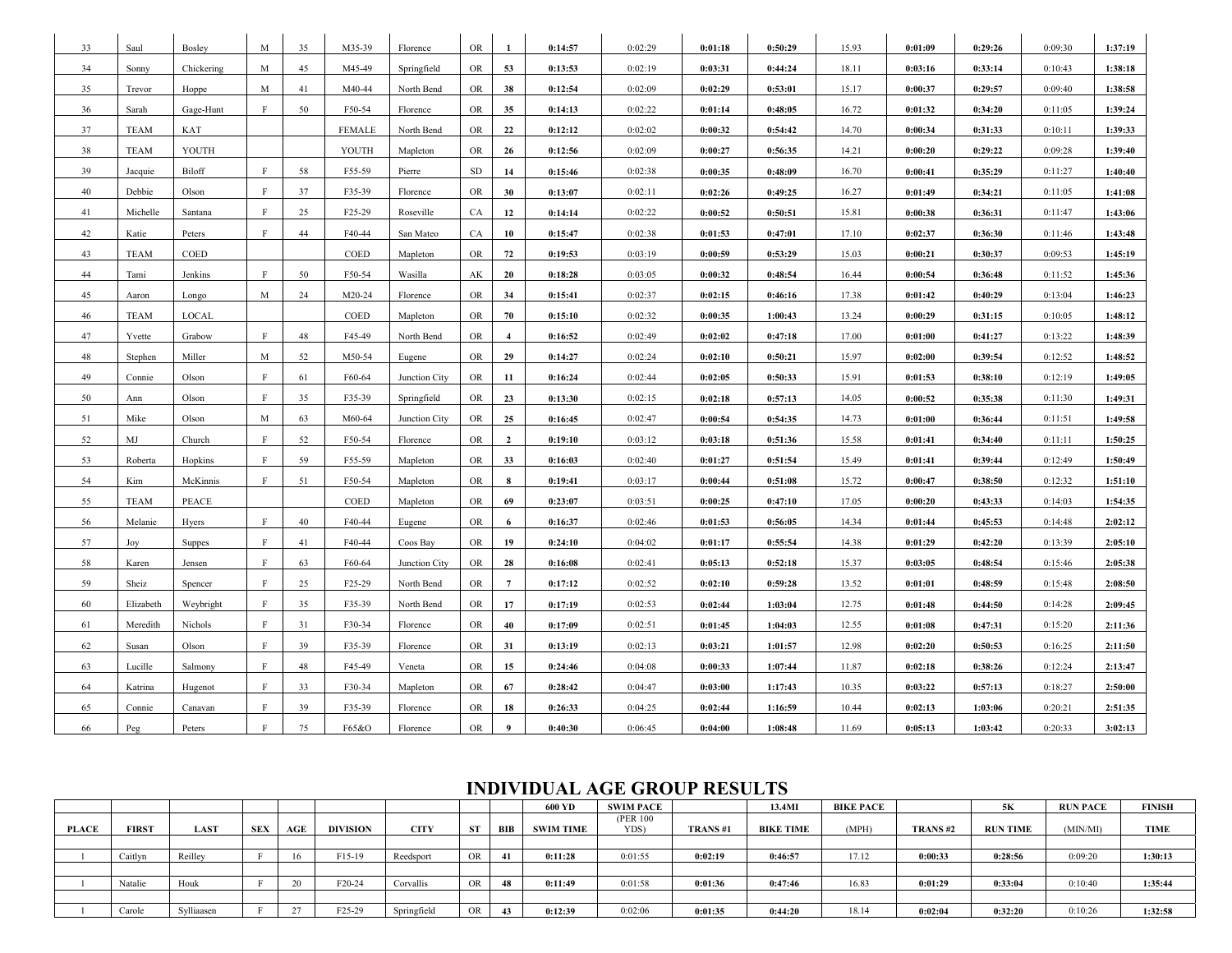| $\overline{2}$                   | Michelle     | Santana        | F            | 25       | F25-29           | Roseville          | CA         | 12                  | 0:14:14            | 0:02:22            | 0:00:52            | 0:50:51            | 15.81 | 0:00:38            | 0:36:31            | 0:11:47 | 1:43:06            |
|----------------------------------|--------------|----------------|--------------|----------|------------------|--------------------|------------|---------------------|--------------------|--------------------|--------------------|--------------------|-------|--------------------|--------------------|---------|--------------------|
| $\mathbf{3}$                     | Sheiz        | Spencer        | F            | 25       | F25-29           | North Bend         | <b>OR</b>  | $\overline{7}$      | 0:17:12            | 0:02:52            | 0:02:10            | 0:59:28            | 13.52 | 0:01:01            | 0:48:59            | 0:15:48 | 2:08:50            |
|                                  |              |                |              |          |                  |                    |            |                     |                    |                    |                    |                    |       |                    |                    |         |                    |
| $\mathbf{1}$                     | Hayley       | Espelund       | $\mathbf{F}$ | 33       | F30-34           | Gearhart           | <b>OR</b>  | 51                  | 0:09:28            | 0:01:35            | 0:01:22            | 0:39:30            | 20.35 | 0:01:05            | 0:24:53            | 0:08:02 | 1:16:18            |
| $\overline{2}$                   | Meredith     | Nichols        | $\mathbf{F}$ | 31       | F30-34           | Florence           | <b>OR</b>  | 40                  | 0:17:09            | 0:02:51            | 0:01:45            | 1:04:03            | 12.55 | 0:01:08            | 0:47:31            | 0:15:20 | 2:11:36            |
| $\overline{\mathbf{3}}$          | Katrina      | Hugenot        | $\,$ F       | 33       | F30-34           | Mapleton           | OR         | 67                  | 0:28:42            | 0:04:47            | 0:03:00            | 1:17:43            | 10.35 | 0:03:22            | 0:57:13            | 0:18:27 | 2:50:00            |
|                                  |              |                |              |          |                  |                    |            |                     |                    |                    |                    |                    |       |                    |                    |         |                    |
| $\mathbf{1}$                     | Sara         | Nelson         | F            | 36       | F35-39           | North Bend         | <b>OR</b>  | 56                  | 0:08:16            | 0:01:23            | 0:00:34            | 0:40:26            | 19.88 | 0:00:38            | 0:27:57            | 0:09:01 | 1:17:51            |
| $\overline{2}$                   | Colleen      | Wedin          | F            | 39       | F35-39           | Eugene             | OR         | 45                  | 0:12:36            | 0:02:06            | 0:01:21            | 0:44:46            | 17.96 | 0:00:44            | 0:24:14            | 0:07:49 | 1:23:41            |
| $\overline{3}$                   | Debbie       | Olson          | F            | 37       | F35-39           | Florence           | <b>OR</b>  | 30                  | 0:13:07            | 0:02:11            | 0:02:26            | 0:49:25            | 16.27 | 0:01:49            | 0:34:21            | 0:11:05 | 1:41:08            |
| $\overline{4}$                   | Ann          | Olson          | F            | 35       | F35-39           | Springfield        | OR         | 23                  | 0:13:30            | 0:02:15            | 0:02:18            | 0:57:13            | 14.05 | 0:00:52            | 0:35:38            | 0:11:30 | 1:49:31            |
| 5                                | Elizabeth    | Weybright      |              | 35       | F35-39           | North Bend         | <b>OR</b>  | 17                  | 0:17:19            | 0:02:53            | 0:02:44            | 1:03:04            | 12.75 | 0:01:48            | 0:44:50            | 0:14:28 | 2:09:45            |
| 6                                | Susan        | Olson          | F            | 39       | F35-39           | Florence           | <b>OR</b>  | 31                  | 0:13:19            | 0:02:13            | 0:03:21            | 1:01:57            | 12.98 | 0:02:20            | 0:50:53            | 0:16:25 | 2:11:50            |
| $7\phantom{.0}$                  | Connie       | Canavan        |              | 39       | F35-39           | Florence           | OR         | 18                  | 0:26:33            | 0:04:25            | 0:02:44            | 1:16:59            | 10.44 | 0:02:13            | 1:03:06            | 0:20:21 | 2:51:35            |
|                                  |              |                |              |          |                  |                    |            |                     |                    |                    |                    |                    |       |                    |                    |         |                    |
| $\mathbf{1}$                     | Cristy       | Keeney         | $\mathbf{F}$ | 40       | F40-44           | Eugene             | <b>OR</b>  | 49                  | 0:10:56            | 0:01:49            | 0:00:54            | 0:39:23            | 20.41 | 0:00:58            | 0:26:39            | 0:08:36 | 1:18:50            |
| 2                                | Cindi        | Feldman        | $\mathbf{F}$ | 42       | F40-44           | Eugene             | <b>OR</b>  | 58                  | 0:10:52            | 0:01:49            | 0:00:50            | 0:39:31            | 20.35 | 0:00:50            | 0:28:12            | 0:09:06 | 1:20:15            |
| $\overline{\mathbf{3}}$          | Katie        | Peters         | $\mathbf{F}$ | 44       | F40-44           | San Mateo          | CA         | 10                  | 0:15:47            | 0:02:38            | 0:01:53            | 0:47:01            | 17.10 | 0:02:37            | 0:36:30            | 0:11:46 | 1:43:48            |
| $\overline{4}$                   | Melanie      | Hyers          | $\mathbf{F}$ | 40       | F40-44           | Eugene             | <b>OR</b>  | 6                   | 0:16:37            | 0:02:46            | 0:01:53            | 0:56:05            | 14.34 | 0:01:44            | 0:45:53            | 0:14:48 | 2:02:12            |
| $5\overline{)}$                  | Joy          | Suppes         | $\mathbf{F}$ | 41       | F40-44           | Coos Bay           | OR         | 19                  | 0:24:10            | 0:04:02            | 0:01:17            | 0:55:54            | 14.38 | 0:01:29            | 0:42:20            | 0:13:39 | 2:05:10            |
|                                  |              |                |              |          |                  |                    |            |                     |                    |                    |                    |                    |       |                    |                    |         |                    |
| $\mathbf{1}$                     | Karen        | Matson         | $\mathbf{F}$ | 46       | F45-49           | Coos Ba            | <b>OR</b>  | 63                  | 0:09:22            | 0:01:34            | 0:00:42            | 0:48:02            | 16.74 | 0:00:49            | 0:27:38            | 0:08:55 | 1:26:33            |
| 2                                | Yvette       | Grabow         | F            | 48       | F45-49           | North Bend         | OR         | $\overline{4}$      | 0:16:52            | 0:02:49            | 0:02:02            | 0:47:18            | 17.00 | 0:01:00            | 0:41:27            | 0:13:22 | 1:48:39            |
| $\overline{\mathbf{3}}$          | Lucille      | Salmony        | F            | 48       | F45-49           | Veneta             | OR         | 15                  | 0:24:46            | 0:04:08            | 0:00:33            | 1:07:44            | 11.87 | 0:02:18            | 0:38:26            | 0:12:24 | 2:13:47            |
|                                  |              |                | F            |          |                  |                    |            |                     |                    |                    |                    |                    |       |                    |                    |         |                    |
|                                  | Sarah        | Gage-Hunt      |              | 50       | F50-54           | Florence           | OR         | 35                  | 0:14:13            | 0:02:22            | 0:01:14            | 0:48:05            | 16.72 | 0:01:32            | 0:34:20            | 0:11:05 | 1:39:24            |
| $\overline{2}$                   | Tami         | Jenkins        | F<br>F       | 50       | F50-54           | Wasilla            | AK         | 20                  | 0:18:28            | 0:03:05            | 0:00:32            | 0:48:54            | 16.44 | 0:00:54            | 0:36:48            | 0:11:52 | 1:45:36            |
| $\overline{3}$<br>$\overline{4}$ | MJ<br>Kim    | Church         | $\mathbf{F}$ | 52<br>51 | F50-54           | Florence           | <b>OR</b>  | $\overline{2}$<br>8 | 0:19:10            | 0:03:12            | 0:03:18<br>0:00:44 | 0:51:36            | 15.58 | 0:01:41            | 0:34:40            | 0:11:11 | 1:50:25            |
|                                  |              | McKinnis       |              |          | F50-54           | Mapleton           | OR         |                     | 0:19:41            | 0:03:17            |                    | 0:51:08            | 15.72 | 0:00:47            | 0:38:50            | 0:12:32 | 1:51:10            |
| $\mathbf{1}$                     | Jacquie      | Biloff         | $\mathbf{F}$ | 58       | F55-59           | Pierre             | ${\rm SD}$ | 14                  | 0:15:46            | 0:02:38            | 0:00:35            | 0:48:09            | 16.70 | 0:00:41            | 0:35:29            | 0:11:27 | 1:40:40            |
| 2                                | Roberta      | Hopkins        | F            | 59       | F55-59           | Mapleton           | OR         | 33                  | 0:16:03            | 0:02:40            | 0:01:27            | 0:51:54            | 15.49 | 0:01:41            | 0:39:44            | 0:12:49 | 1:50:49            |
|                                  |              |                |              |          |                  |                    |            |                     |                    |                    |                    |                    |       |                    |                    |         |                    |
| $\overline{1}$                   | Connie       | Olson          | F            | 61       | F60-64           | Junction City      | <b>OR</b>  | 11                  | 0:16:24            | 0:02:44            | 0:02:05            | 0:50:33            | 15.91 | 0:01:53            | 0:38:10            | 0:12:19 | 1:49:05            |
| $\overline{2}$                   | Karen        | Jensen         | $\rm F$      | 63       | F60-64           | Junction City      | OR         | 28                  | 0:16:08            | 0:02:41            | 0:05:13            | 0:52:18            | 15.37 | 0:03:05            | 0:48:54            | 0:15:46 | 2:05:38            |
|                                  |              |                |              |          |                  |                    |            |                     |                    |                    |                    |                    |       |                    |                    |         |                    |
| $\mathbf{1}$                     | Peg          | Peters         | F            | 75       | F65&O            | Florence           | <b>OR</b>  | 9                   | 0:40:30            | 0:06:45            | 0:04:00            | 1:08:48            | 11.69 | 0:05:13            | 1:03:42            | 0:20:33 | 3:02:13            |
|                                  |              |                |              |          |                  |                    |            |                     |                    |                    |                    |                    |       |                    |                    |         |                    |
| -1                               | Duncan       | Law            | M            | 17       | M15-19           | Reedsport          | OR         | 55                  | 0:10:24            | 0:01:44            | 0:01:09            | 0:39:44            | 20.23 | 0:00:27            | 0:23:59            | 0:07:44 | 1:15:43            |
|                                  |              |                |              |          |                  |                    |            |                     |                    |                    |                    |                    |       |                    |                    |         |                    |
| $\mathbf{1}$                     | Robert       | Rendon         | M            | 24       | M20-24           | Coos Bay           | OR         | 42                  | 0:10:03            | 0:01:40            | 0:02:15            | 0:41:13            | 19.51 | 0:01:46            | 0:24:29            | 0:07:54 | 1:19:46            |
| 2                                | Aaron        | Longo          | M            | 24       | M20-24           | Florence           | OR         | 34                  | 0:15:41            | 0:02:37            | 0:02:15            | 0:46:16            | 17.38 | 0:01:42            | 0:40:29            | 0:13:04 | 1:46:23            |
|                                  |              |                |              |          |                  |                    |            |                     |                    |                    |                    |                    |       |                    |                    |         |                    |
| $\mathbf{1}$                     | Jacob        | Sylliaasen     | M            | 27       | M25-29           | Springfield        | OR         | 50                  | 0:10:40            | 0:01:47            | 0:00:58            | 0:35:24            | 22.71 | 0:00:41            | 0:26:07            | 0:08:25 | 1:13:50            |
| 2                                | Noah         | Gray           | M            | 27       | M25-29           | Albany             | <b>OR</b>  | 21                  | 0:13:34            | 0:02:16            | 0:01:59            | 0:44:58            | 17.88 | 0:00:27            | 0:28:13            | 0:09:06 | 1:29:11            |
| $\overline{3}$                   | Darren       | Devido         | M            | 27       | M25-29           | North Bend         | <b>OR</b>  | 47                  | 0:11:46            | 0:01:58            | 0:01:53            | 0:47:08            | 17.06 | 0:00:49            | 0:27:52            | 0:08:59 | 1:29:28            |
|                                  |              |                |              |          |                  |                    |            |                     |                    |                    |                    |                    |       |                    |                    |         |                    |
| -1                               | Mike         | Engelmann      | M            | 39       | M35-39           | Eugene             | OR         | 62                  | 0:08:58            | 0:01:30            | 0:00:51            | 0:33:47            | 23.80 | 0:00:50            | 0:24:45            | 0:07:59 | 1:09:11            |
| $\overline{2}$                   | <b>Steve</b> | Delgado        | M            | 38       | M35-39           | Coos Bay           | <b>OR</b>  | 32                  | 0:11:28            | 0:01:55            | 0:01:17            | 0:38:43            | 20.77 | 0:01:11            | 0:27:49            | 0:08:58 | 1:20:28            |
| $\overline{3}$                   | Lou          | <b>Burres</b>  | M            | 37       | M35-39           | Mapleton           | <b>OR</b>  | 71                  | 0:14:25            | 0:02:24            | 0:02:14            | 0:44:47            | 17.95 | 0:01:26            | 0:25:19            | 0:08:10 | 1:28:11            |
| $\overline{4}$                   | Mike         | Barnebey       | M            | 39       | M35-39           | Eugene             | OR         | 52                  | 0:09:21            | 0:01:33            | 0:01:45            | 0:44:26            | 18.09 | 0:01:49            | 0:33:27            | 0:10:47 | 1:30:48            |
| 5                                | Mikel        | Avery          | M            | 36       | M35-39           | Reedsport          | OR         | 46                  | 0:11:43            | 0:01:57            | 0:01:29            | 0:48:18            | 16.65 | 0:00:51            | 0:30:15            | 0:09:45 | 1:32:36            |
| 6                                | Ty           | Lockard        | M            | 35       | M35-39           | Eugene             | ${\rm OR}$ | 13                  | 0:14:46            | 0:02:28            | 0:01:49            | 0:44:04            | 18.25 | 0:01:12            | 0:30:54            | 0:09:58 | 1:32:45            |
| $7\phantom{.0}$                  | Saul         | Bosley         | M            | 35       | M35-39           | Florence           | ${\rm OR}$ | $\mathbf{1}$        | 0:14:57            | 0:02:29            | 0:01:18            | 0:50:29            | 15.93 | 0:01:09            | 0:29:26            | 0:09:30 | 1:37:19            |
|                                  |              |                |              |          |                  |                    |            |                     |                    |                    |                    |                    |       |                    |                    |         |                    |
| $\mathbf{1}$                     | Trevor       | Hoppe          | M            | 41       | M40-44           | North Bend         | OR         | 38                  | 0:12:54            | 0:02:09            | 0:02:29            | 0:53:01            | 15.17 | 0:00:37            | 0:29:57            | 0:09:40 | 1:38:58            |
| $\overline{1}$                   |              |                |              | 46       |                  |                    |            | 60                  |                    |                    |                    |                    | 22.24 |                    |                    | 0:08:26 | 1:12:32            |
| $\overline{2}$                   | Bruce        | Watanabe       | M<br>M       | 47       | M45-49<br>M45-49 | Florence           | OR<br>OR   | 57                  | 0:07:58<br>0:10:17 | 0:01:20<br>0:01:43 | 0:01:06<br>0:02:10 | 0:36:09<br>0:38:27 | 20.91 | 0:01:11            | 0:26:08<br>0:24:10 | 0:07:48 |                    |
| $\overline{\mathbf{3}}$          | Curt<br>Tim  | Rogers<br>Self | M            | 45       | M45-49           | Gearhart<br>Albany | OR         | 64                  | 0:11:42            | 0:01:57            | 0:01:17            | 0:34:40            | 23.19 | 0:01:11<br>0:00:51 | 0:29:40            | 0:09:34 | 1:16:15<br>1:18:10 |
| $\overline{4}$                   | Rick         | Hall           | M            | 46       | M45-49           | Albany             | OR         | 5 <sup>5</sup>      | 0:12:53            | 0:02:09            | 0:02:54            | 0:46:34            | 17.27 | 0:00:44            | 0:30:53            | 0:09:58 | 1:33:58            |
| 5                                | Greg         | Freeze         | M            | 49       | M45-49           | Florence           | OR         | 54                  | 0:10:58            | 0:01:50            | 0:02:00            | 0:47:01            | 17.10 | 0:00:58            | 0:35:57            | 0:11:36 | 1:36:54            |
| 6                                | Sonny        | Chickering     | M            | 45       | M45-49           | Springfield        | OR         | 53                  | 0:13:53            | 0:02:19            | 0:03:31            | 0:44:24            | 18.11 | 0:03:16            | 0:33:14            | 0:10:43 | 1:38:18            |
|                                  |              |                |              |          |                  |                    |            |                     |                    |                    |                    |                    |       |                    |                    |         |                    |
| $\mathbf{1}$                     | Mark         | Johnson        | M            | 53       | M50-54           | Mapleton           | <b>OR</b>  | 68                  | 0:11:01            | 0:01:50            | 0:01:05            | 0:36:22            | 22.11 | 0:00:50            | 0:25:21            | 0:08:11 | 1:14:39            |
|                                  |              |                |              |          |                  |                    |            |                     |                    |                    |                    |                    |       |                    |                    |         |                    |